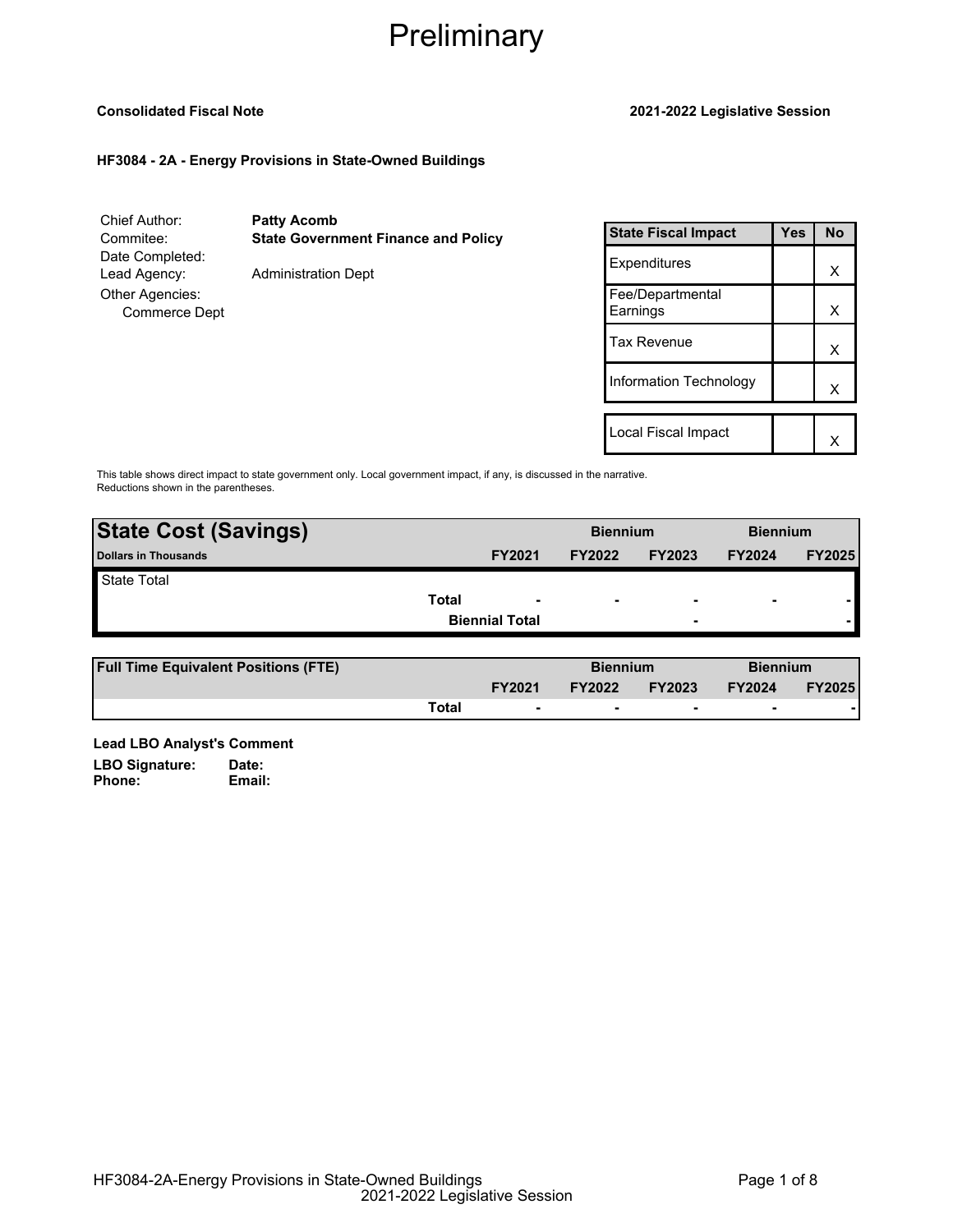## **State Cost (Savings) Calculation Details**

This table shows direct impact to state government only. Local government impact, if any, is discussed in the narrative. Reductions are shown in parentheses.

\*Transfers In/Out and Absorbed Costs are only displayed when reported.

| State Cost (Savings) = 1-2                        |                       |               | <b>Biennium</b> |               | <b>Biennium</b> |  |
|---------------------------------------------------|-----------------------|---------------|-----------------|---------------|-----------------|--|
| <b>Dollars in Thousands</b>                       | <b>FY2021</b>         | <b>FY2022</b> | <b>FY2023</b>   | <b>FY2024</b> | <b>FY2025</b>   |  |
| <b>Total</b>                                      | ٠                     |               |                 |               |                 |  |
|                                                   | <b>Biennial Total</b> |               |                 |               |                 |  |
| 1 - Expenditures, Absorbed Costs*, Transfers Out* |                       |               |                 |               |                 |  |
| <b>Total</b>                                      |                       |               |                 |               |                 |  |
|                                                   | <b>Biennial Total</b> |               |                 |               |                 |  |
| 2 - Revenues, Transfers In*                       |                       |               |                 |               |                 |  |
| <b>Total</b>                                      | ٠                     | -             |                 | ۰             |                 |  |
|                                                   | <b>Biennial Total</b> |               |                 |               |                 |  |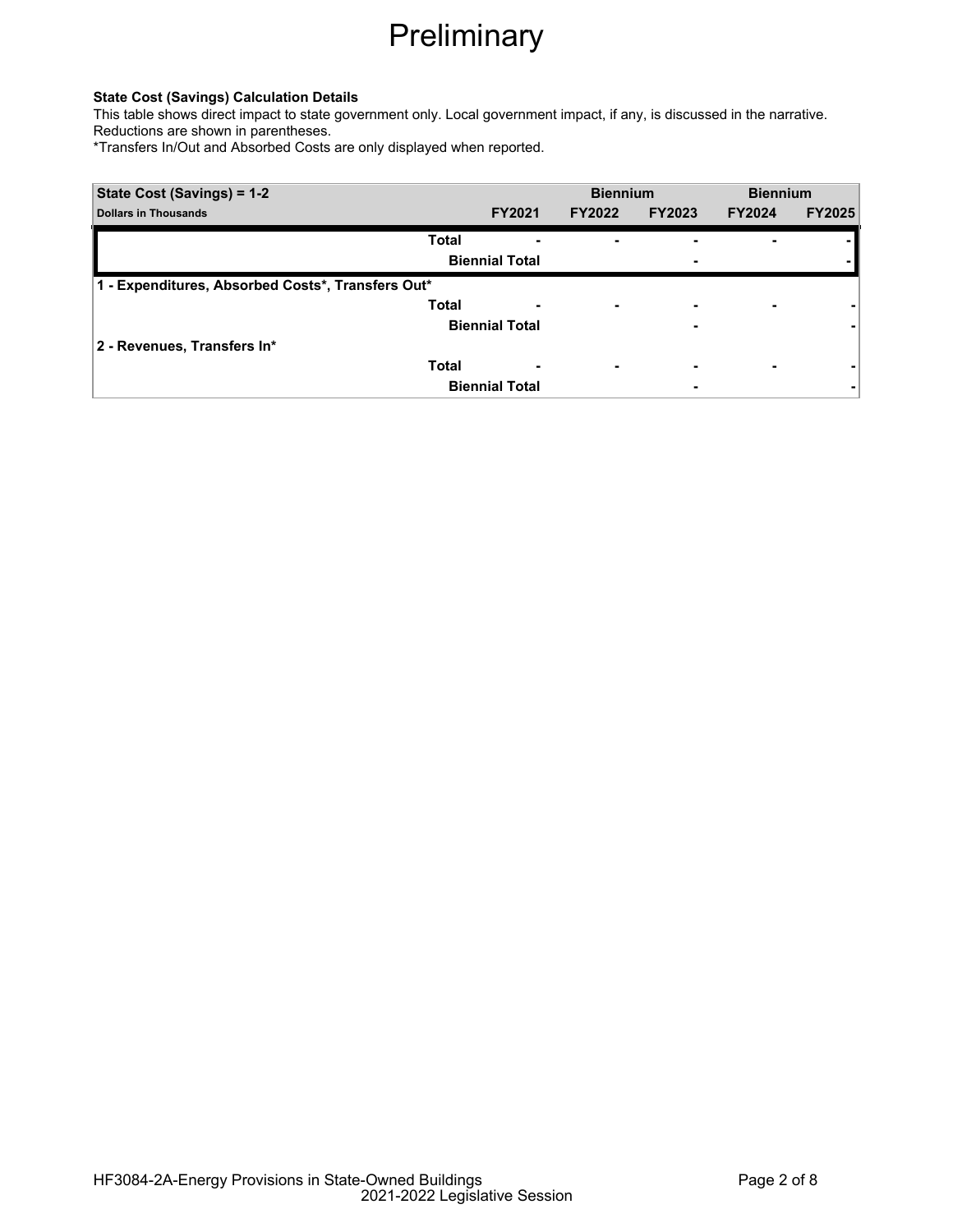### **Fiscal Note 2021-2022 Legislative Session**

**HF3084 - 2A - Energy Provisions in State-Owned Buildings**

Chief Author: **Patty Acomb** Commitee: **State Government Finance and Policy** Date Completed: Agency: Administration Dept

| <b>State Fiscal Impact</b>   | Yes | No |
|------------------------------|-----|----|
| Expenditures                 |     | x  |
| Fee/Departmental<br>Earnings |     | x  |
| Tax Revenue                  |     | x  |
| Information Technology       |     | x  |
|                              |     |    |
| Local Fiscal Impact          |     |    |

This table shows direct impact to state government only. Local government impact, if any, is discussed in the narrative. Reductions shown in the parentheses.

| <b>State Cost (Savings)</b> |                          | <b>Biennium</b> |                          | <b>Biennium</b>          |               |
|-----------------------------|--------------------------|-----------------|--------------------------|--------------------------|---------------|
| <b>Dollars in Thousands</b> | <b>FY2021</b>            | <b>FY2022</b>   | <b>FY2023</b>            | <b>FY2024</b>            | <b>FY2025</b> |
| Total                       | $\overline{\phantom{0}}$ | ۰               |                          | $\overline{\phantom{0}}$ |               |
|                             | <b>Biennial Total</b>    |                 | $\overline{\phantom{0}}$ |                          |               |
|                             |                          |                 |                          |                          |               |

| <b>Full Time Equivalent Positions (FTE)</b> |       |                          | <b>Biennium</b> |               | <b>Biennium</b> |               |
|---------------------------------------------|-------|--------------------------|-----------------|---------------|-----------------|---------------|
|                                             |       | <b>FY2021</b>            | <b>FY2022</b>   | <b>FY2023</b> | <b>FY2024</b>   | <b>FY2025</b> |
|                                             | Total | $\overline{\phantom{0}}$ |                 |               |                 |               |

# **LBO Analyst's Comment**

I have reviewed this fiscal note for reasonableness of content and consistency with the LBO's Uniform Standards and Procedures.

| <b>LBO Signature:</b> Joel Enders |              | Date: | 3/24/2022 3:01:55 PM                 |
|-----------------------------------|--------------|-------|--------------------------------------|
| <b>Phone:</b>                     | 651-284-6542 |       | <b>Email:</b> joel.enders@lbo.mn.gov |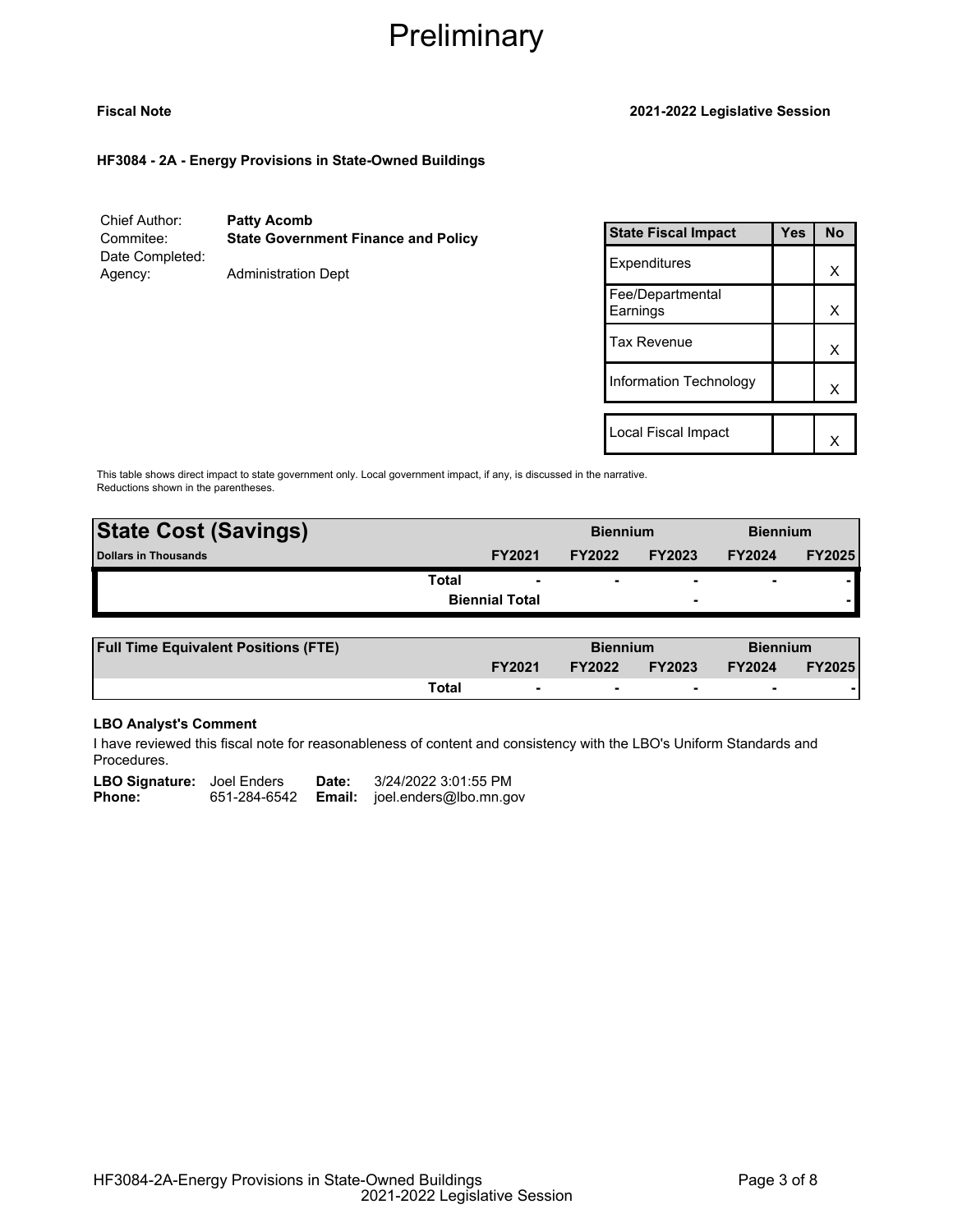### **State Cost (Savings) Calculation Details**

This table shows direct impact to state government only. Local government impact, if any, is discussed in the narrative. Reductions are shown in parentheses.

\*Transfers In/Out and Absorbed Costs are only displayed when reported.

| State Cost (Savings) = 1-2                        |              |                       | <b>Biennium</b> |                          | <b>Biennium</b> |               |
|---------------------------------------------------|--------------|-----------------------|-----------------|--------------------------|-----------------|---------------|
| <b>Dollars in Thousands</b>                       |              | <b>FY2021</b>         | <b>FY2022</b>   | <b>FY2023</b>            | <b>FY2024</b>   | <b>FY2025</b> |
|                                                   | <b>Total</b> |                       | ۰               | -                        |                 |               |
|                                                   |              | <b>Biennial Total</b> |                 | ٠                        |                 |               |
| 1 - Expenditures, Absorbed Costs*, Transfers Out* |              |                       |                 |                          |                 |               |
|                                                   | <b>Total</b> |                       | ٠               | $\overline{\phantom{0}}$ | ۰               |               |
|                                                   |              | <b>Biennial Total</b> |                 | ٠                        |                 |               |
| 2 - Revenues, Transfers In*                       |              |                       |                 |                          |                 |               |
|                                                   | <b>Total</b> |                       | ۰               | ٠                        |                 |               |
|                                                   |              | <b>Biennial Total</b> |                 | ٠                        |                 |               |

### **Bill Description**

Section 1 amends M.S. 16B.32, Subd. 1 to provide broader flexibility for utilizing cost-effective renewable energy sources for meeting SB2030 energy performance standards on projects subject to M.S. 16B.325.

A new requirement is added for commissioners of administration and commerce to review compliance of buildings designs and plans subject to Sustainable Building 2030 performance standards and make recommendations to the legislature as necessary to ensure those performance standards are met.

In addition, definitions are added for "energy efficiency", "renewable energy", and "solar thermal energy systems".

Section 2 establishes that the total aggregate nameplate capacity of all renewable energy sources utilized to meet Sustainable Building 2030 performance standards in a state-owned building or facility may not exceed 120% percent of the average annual electric energy consumption of the state-owned building or facility.

Section 3 repeals M.S.16B.323, subd. 1 & 2 and M.S.16B.326.

### **Assumptions**

This note assumes that utilizing the existing funding source, under its contract with the Commissioner of Administration for administering the B3 program, the University of Minnesota Center for Sustainable Building Research will conduct the review for compliance with Sustainable Building 2030 performance standards, required under the bill, on behalf of the Commissioners of Administration and Commerce.

## **Expenditure and/or Revenue Formula**

**Long-Term Fiscal Considerations**

**Local Fiscal Impact**

**References/Sources**

**Agency Contact:** Wayne Waslaski 651.201.2548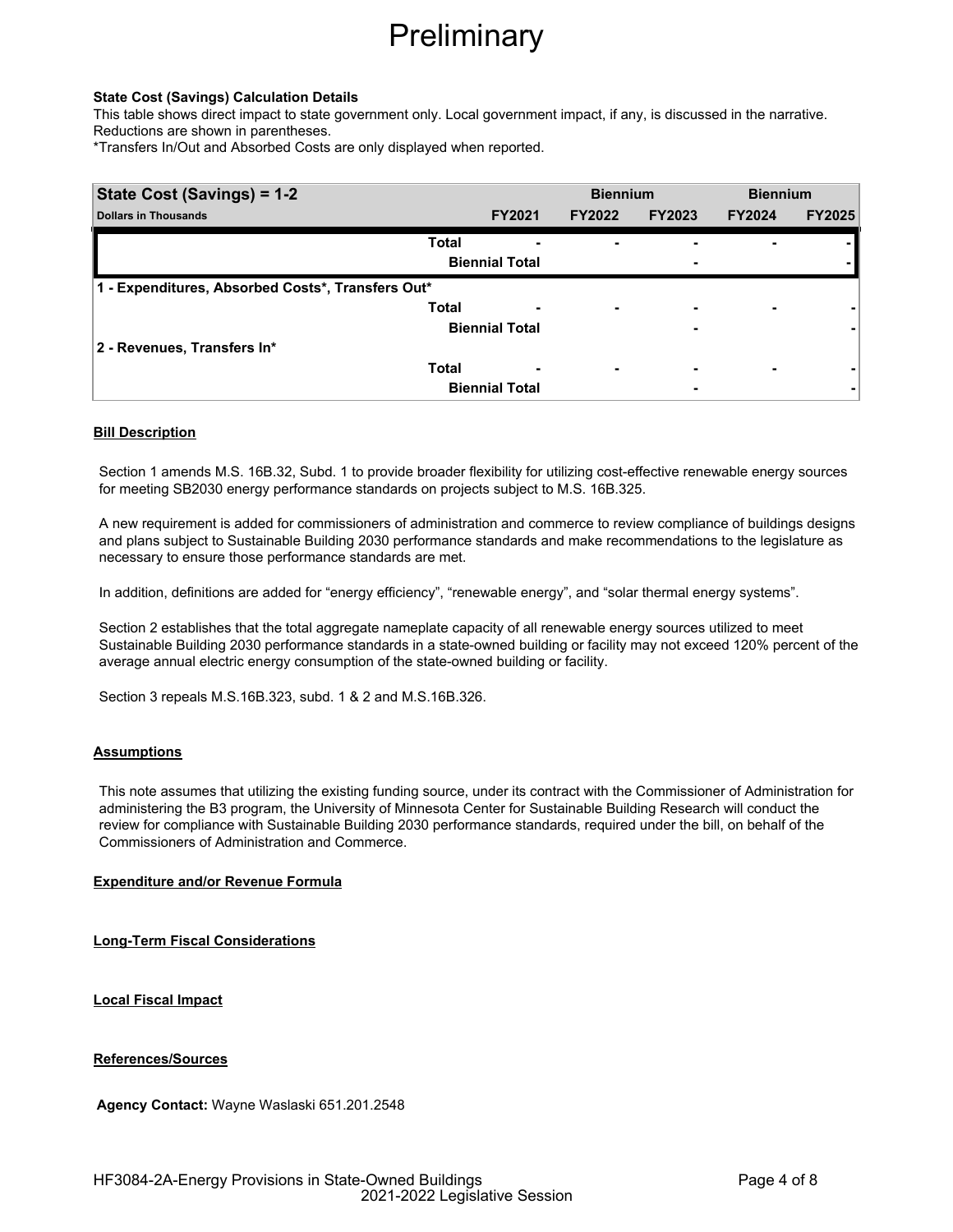# **Agency Fiscal Note Coordinator Signature:** Bruce Lemke **Date:** 3/23/2022 4:18:12 PM

**Phone:** 651-2012530 **Email:** bruce.lemke@state.mn.us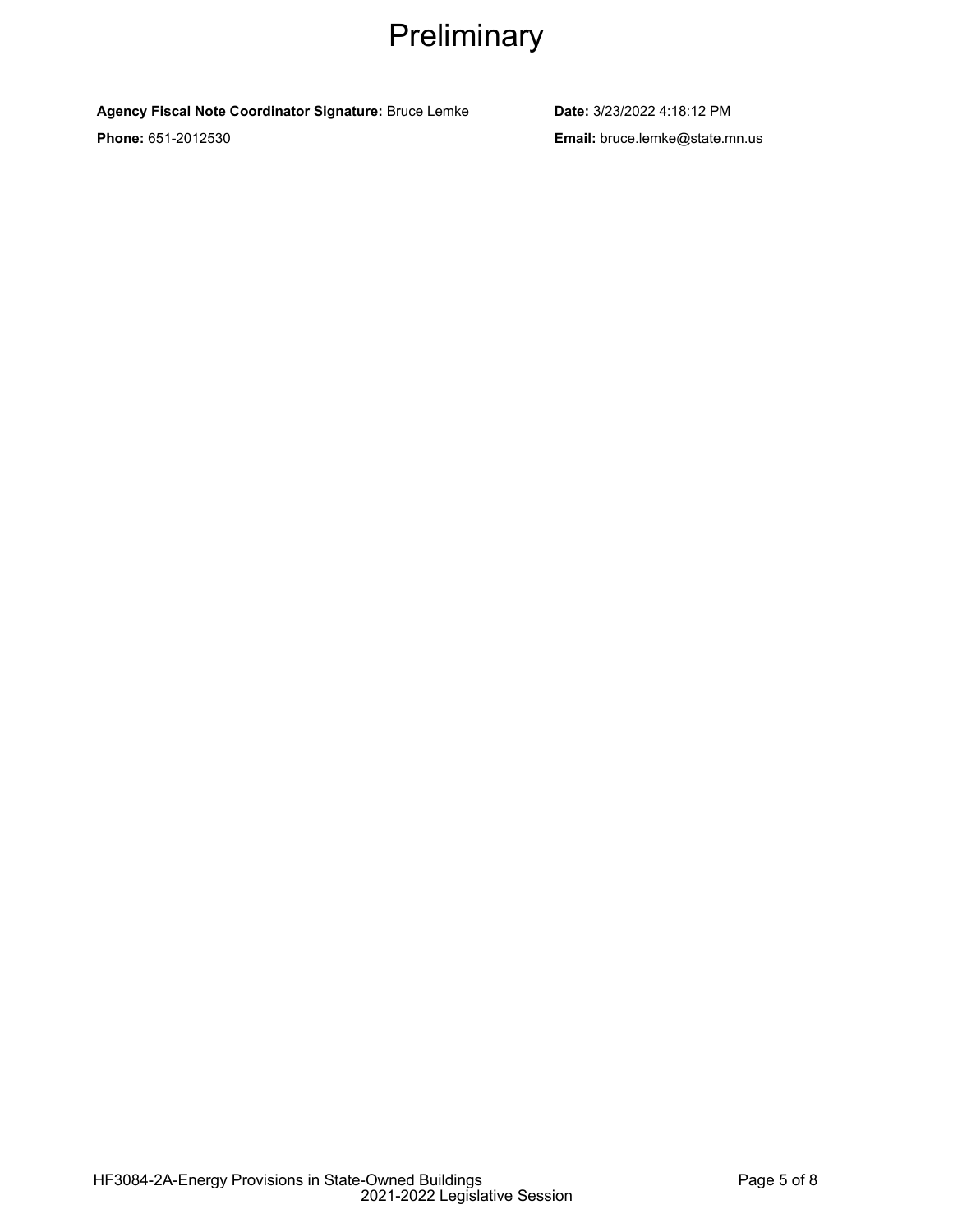## **Fiscal Note 2021-2022 Legislative Session**

**HF3084 - 2A - Energy Provisions in State-Owned Buildings**

Chief Author: **Patty Acomb** Commitee: **State Government Finance and Policy** Date Completed: Agency: Commerce Dept

| <b>State Fiscal Impact</b>   | Yes | <b>No</b> |
|------------------------------|-----|-----------|
| Expenditures                 |     | x         |
| Fee/Departmental<br>Earnings |     | х         |
| Tax Revenue                  |     | x         |
| Information Technology       |     | x         |
|                              |     |           |
| Local Fiscal Impact          |     |           |

This table shows direct impact to state government only. Local government impact, if any, is discussed in the narrative. Reductions shown in the parentheses.

| <b>State Cost (Savings)</b> |                       | <b>Biennium</b> |                          | <b>Biennium</b> |               |
|-----------------------------|-----------------------|-----------------|--------------------------|-----------------|---------------|
| <b>Dollars in Thousands</b> | <b>FY2021</b>         | <b>FY2022</b>   | <b>FY2023</b>            | <b>FY2024</b>   | <b>FY2025</b> |
| Total                       | $\blacksquare$        |                 | $\overline{\phantom{0}}$ | $\blacksquare$  |               |
|                             | <b>Biennial Total</b> |                 | $\overline{\phantom{a}}$ |                 |               |
|                             |                       |                 |                          |                 |               |

| <b>Full Time Equivalent Positions (FTE)</b> |       |                          | <b>Biennium</b> |                          | <b>Biennium</b>          |               |
|---------------------------------------------|-------|--------------------------|-----------------|--------------------------|--------------------------|---------------|
|                                             |       | <b>FY2021</b>            | <b>FY2022</b>   | <b>FY2023</b>            | <b>FY2024</b>            | <b>FY2025</b> |
|                                             | Total | $\overline{\phantom{0}}$ |                 | $\overline{\phantom{0}}$ | $\overline{\phantom{a}}$ |               |

**LBO Analyst's Comment** LBO Signature: Date:<br>Phone: **Email:** 

Phone: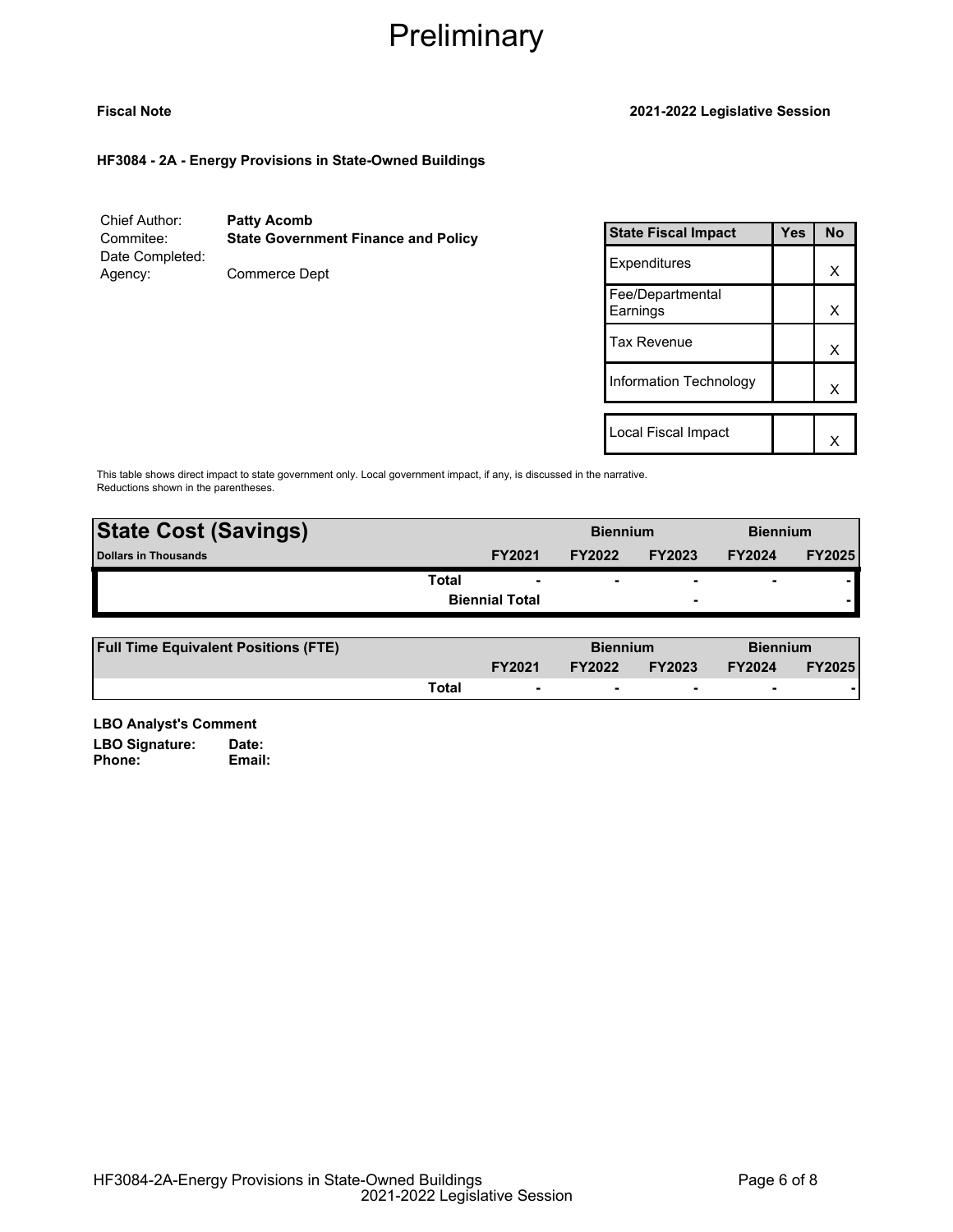### **State Cost (Savings) Calculation Details**

This table shows direct impact to state government only. Local government impact, if any, is discussed in the narrative. Reductions are shown in parentheses.

\*Transfers In/Out and Absorbed Costs are only displayed when reported.

| State Cost (Savings) = 1-2                        |                       |                       | <b>Biennium</b> |                          | <b>Biennium</b> |               |
|---------------------------------------------------|-----------------------|-----------------------|-----------------|--------------------------|-----------------|---------------|
| <b>Dollars in Thousands</b>                       |                       | <b>FY2021</b>         | <b>FY2022</b>   | <b>FY2023</b>            | <b>FY2024</b>   | <b>FY2025</b> |
|                                                   | <b>Total</b>          |                       | ۰               | -                        |                 |               |
|                                                   | <b>Biennial Total</b> |                       |                 | ٠                        |                 |               |
| 1 - Expenditures, Absorbed Costs*, Transfers Out* |                       |                       |                 |                          |                 |               |
|                                                   | <b>Total</b>          |                       | ٠               | $\overline{\phantom{0}}$ | ۰               |               |
|                                                   | <b>Biennial Total</b> |                       |                 | ٠                        |                 |               |
| 2 - Revenues, Transfers In*                       |                       |                       |                 |                          |                 |               |
|                                                   | <b>Total</b>          |                       | ۰               | ٠                        |                 |               |
|                                                   |                       | <b>Biennial Total</b> |                 | ٠                        |                 |               |

### **Bill Description**

Section 1 amends M.S. 16B.32, Subd. 1 to provide broader flexibility for utilizing cost-effective renewable energy sources for meeting SB2030 energy performance standards on projects subject to M.S. 16B.325.

A new requirement is added for commissioners of administration and commerce to review compliance of buildings designs and plans subject to Sustainable Building 2030 performance standards and make recommendations to the legislature as necessary to ensure those performance standards are met.

In addition, definitions are added for "energy efficiency", "renewable energy", and "solar thermal energy systems".

Section 2 amends M.S. 16B.32 Sudb. 1a, establishing that the total aggregate nameplate capacity of all renewable energy sources utilized to meet Sustainable Building 2030 performance standards in a state-owned building or facility may not exceed 120% percent of the average annual electric energy consumption of the state-owned building or facility.

Section 3 repeals M.S.16B.323, subd. 1 & 2 and M.S.16B.326.

### **Assumptions**

HF3084-2A does not modify our current efforts in this area and therefore has no fiscal impact on the Department.

### **Expenditure and/or Revenue Formula**

N/A

**Long-Term Fiscal Considerations**

**Local Fiscal Impact**

**References/Sources**

**Agency Contact:**

**Agency Fiscal Note Coordinator Signature:** Amy Trumper **Date:** 3/24/2022 11:47:18 AM